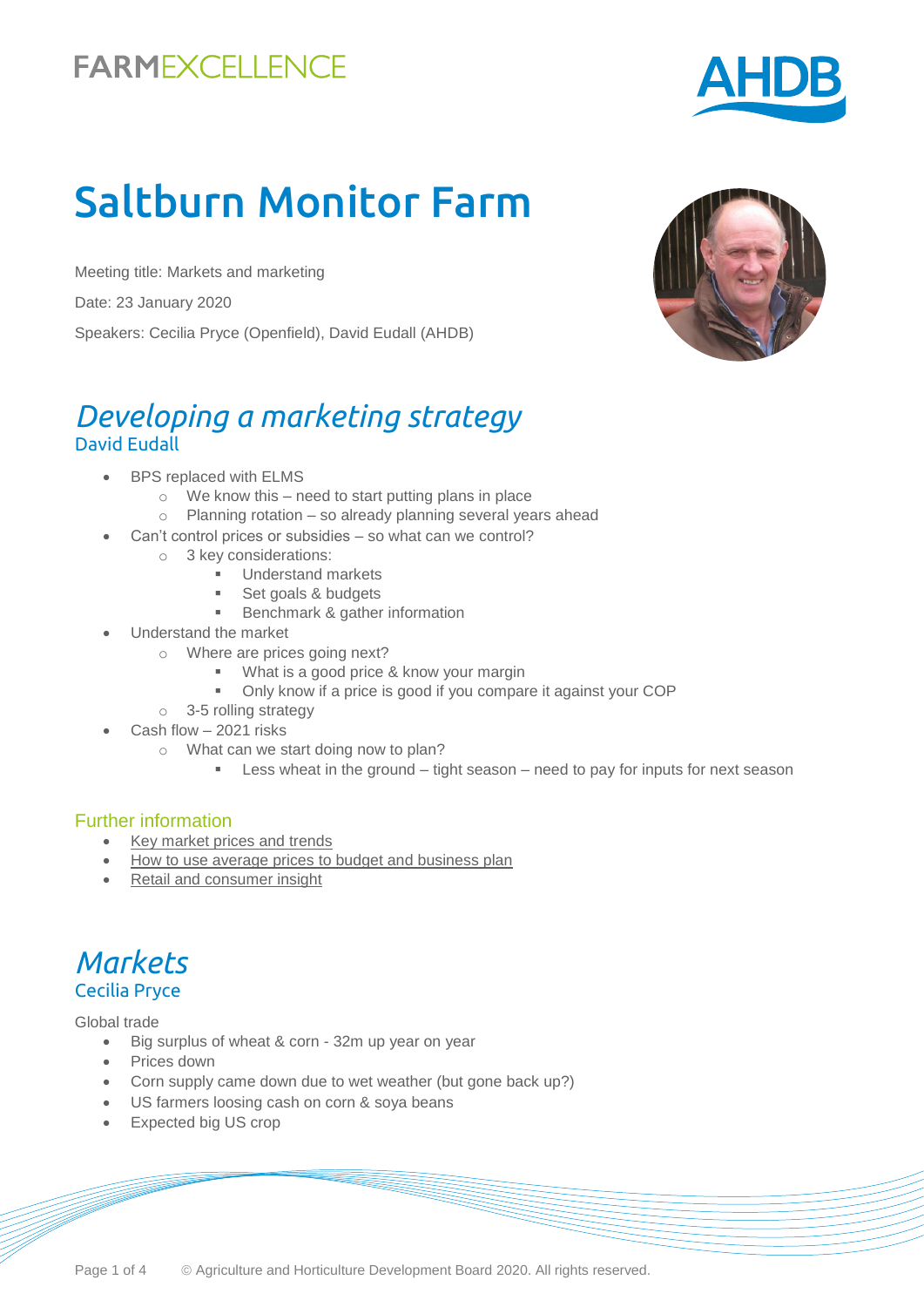

- Amount of corn imported into EU gets bigger each year
- Import tax in Europe against US corn (Trump tax) 25% tax
- US ethanol heading to China but rise of electric cars may put dampener on this
- Constant demand for cereals everyone needs bread etc.
- UK wheat competitors 19/20:
	- o Russia
	- o EU28 France then Germany biggest exporters
	- o US
	- o Canada
	- o Ukraine
		- UK export (1.5m (?) peanuts compared to other countries)
	- Main global corn & wheat importers:
		- o Egypt
		- o Indonesia
		- o Brazil
		- o Algeria
		- o Philippines
- Japan no.1 priority for post Brexit trade deal (but cereals not a priority, more interested in cheese)

#### UK trade

- Somewhere between 14-16m tonnes of wheat in UK
- Spain biggest importer of barley this year
- EU biggest producer of barley in the world
- Better off selling barley domestically than exporting it
- Little wheat imported in UK this year millers using domestically grown wheat
- GB compound feed down due to domestic demand

#### Brexit & trade deals

- Who do we need a trade with?
	- o UK 2% of world wheat crop, we are 11.8% of EU wheat crop
	- o 5% of world barley market, 13% of EU barley
		- **IMPORT Arighter Arighter St** . Arabia, some to N Africa
- UK is 1.26% of world's grain trade
	- $\circ$  Can't compete with other grain producers not good negotiating position
	- o Domestic demand is bigger (than world demand?)
	- o Quality makes trade deals difficult
	- o Logistics would find it difficult to export 400k a month
- Leave EU third country non-tariff barriers farmers bear brunt of the cost
- Difference between trade assurance & farm assurance important for people to know the difference between the two
- 11 month transition 1 Jan 2021
	- o Will we get an extension?

#### Take-home messages

- Fundamental point no certainty about what will happen, only what could/should happen.
- More grain than demand, right price, right quality
	- $\circ$  Keep lid on grain price struggle to get a price from last years' harvest
	- o Impact on ex farms price timing, location, next year's harvest
	- o Price up to restrict demand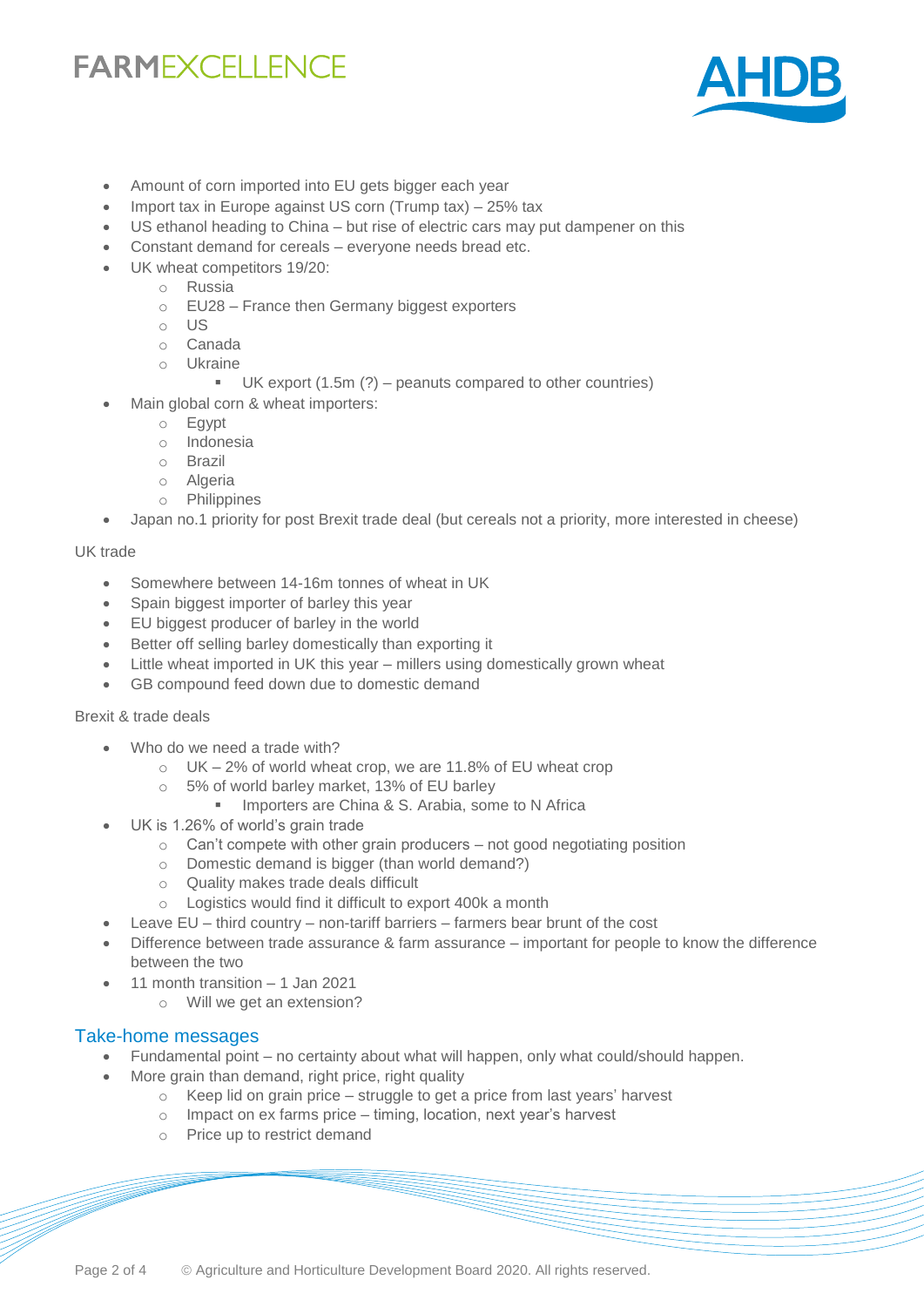

- Next years' US maize crop will affect UK wheat crop
	- $\circ$  US largest exporter will affect global grain prices, people eat maize if can't get grain
	- $\circ$  A big maize crop (if it happens) will place lid on the price UK farmers get for grain
- EU 25% import tax affects US maize into UK
	- $\circ$  If 25% tax on exporting to Europe, UK could go to South America instead for maize
	- o Uncertainty of US maize into UK (does this depend on a US-UK trade deal?)
	- $\circ$  It's up to farmers to be aware of what import taxes are in price at any one time
- Unless UK grain can compete on quality
	- o UK is a market follower rather than a market maker (e.g. Russia & US)
	- o An importer will want to know
		- **IS it price competitive?**
		- Is the quality there?
		- Does it say what it does on the tin?
- Australia feeds Japan grain if the UK wants to export to Japan it needs to differentiate in some way
	- o Japan imports maize
	- o If we want to export to Japan we need to consider
		- Price
		- **Cuality**
		- **Tender terms**
- We export what we don't consume domestically
	- $\circ$  Less than 10% of grain production goes on a ship to be exported (compared with France where it's 50%)
	- o We consume most grain we produce domestically
- Spain biggest importer of barley last year due to a drought
	- $\circ$  We shouldn't focus on exporting to Spain as we need to be dynamic prepared to export where we need to export
	- o 'Rule book' says if we've got some left over we export it
- Barley majority of stuff that leaves Europe goes non-EU
	- o Can compete non-EU
	- $\circ$  BUT UK's infrastructure at breaking point if we have a good harvest how are we going to cope with exporting to far flung destinations?
	- o 30 mins. for farmer to load a lorry 50mph, 50 miles away
	- $\circ$  Costs borne by the farmers 50 tonnes a day per lorry
	- o Physically aren't enough lorries in this country
	- o Road infrastructure doesn't work
	- $\circ$  Infrastructure isn't designed for us to be a major exporter all the time
- Not enough domestic demand to support barley grown
	- o (NB: barley grown for black-grass primarily nothing to do with demand)
	- Millers price & quality will use as much UK grain as possible, mills not next to port
- Farmers will have to pick up bill for non-tariff barriers
- Red Tractor won't mean anything outside to EU
- Phytosanitary free from weed seed, GMO, bugs this is an issue for exporting to China
	- Farm assurance Red Tractor, trade assurance is e.g. AIC regulated Openfield
		- o Without trade assurance can't stand by farm excellence
			- o When we buy imported grain we buy trade assurance grain